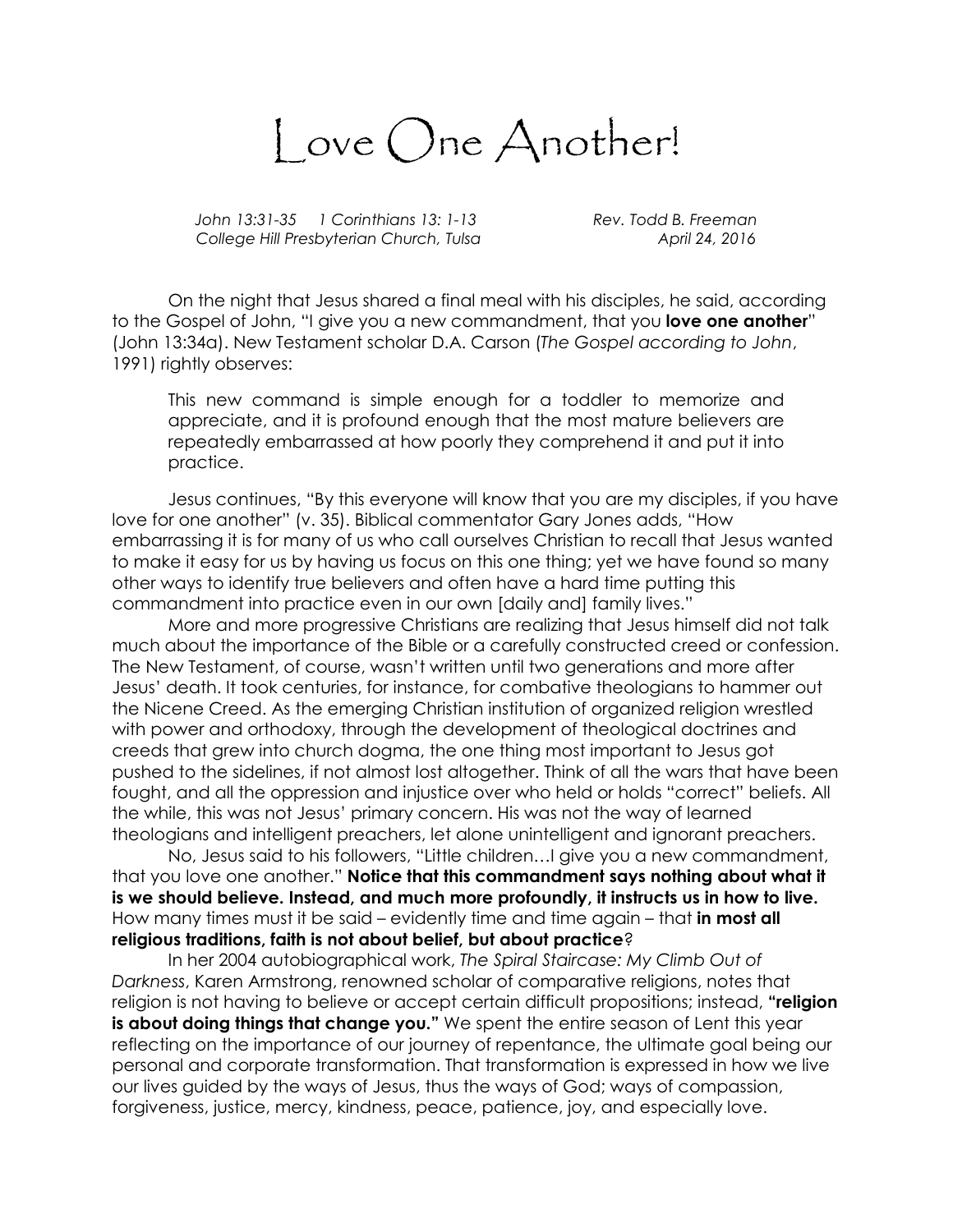So if organized religion is going to impose a litmus test on who's a true Christian, then it shouldn't be based on one's beliefs, but rather on who effectively manifests the **love of Christ in their life.** After all, Jesus did not say, "By this everyone will know that you are my disciples, if you believe the right things." No, it was, "if you have love for one another" (v. 35).

So let me ask: Would anyone know you are a person of faith, a follower of Jesus, by your love – as demonstrated in how you treat others, and yourself? The same question can be asked of us a congregation, as this community of faith.

Throughout history, the church's witness in the world has unfortunately been hurt and diminished by the lack of love – sometimes to the point of hatred – that marks how Christians often deal with each other. In fact, recent surveys reveal that in our day and age the divisions and discord within the Christian community – now often perceived as narrow, close-minded and judgment – have become the dominate signal to the world around us, not how we supposedly love one another. And we wonder why overall church membership and attendance are down in this country. We have almost turned off an entire younger generation to organized religion. Yet, people are hungry to connect with God, and to become part of an authentic, inclusive and caring community. That's what College Hill strives to be. And therefore, there is a need to refocus our attention on the command to love one another.

So how do we learn ways to put love into practice? Well, the apostle Paul has some very helpful instructions. Paul wrote a couple of letters to the community of faith he founded in the ancient Greek city of Corinth, by then a Roman colony. Much of the remarkable diversity of this bustling commercial port city was reflected within the membership of that congregation. But instead of finding unity in the midst of their diversity, they were plagued by conflict, divisions, factions and cliques – in other words, a microcosm of Christianity today.

Paul's first letter is a response to theirs, asking him to help resolve some of their differences. Part of Paul's response, using the image of different parts of the body to make up the whole, was to remind them that every member of the congregation is blessed with different gifts, talents, abilities, and resources for ministry. Every member of the congregation, therefore, deserves to be treated with equal respect. That is just as true today.

Paul's point is simple to understand, but not always easy to put into practice. It is in this context that Paul directly addresses the issue of how the community of faith must put its love into action. Acknowledging, and therefore scolding those church members who had attitudes and practices that exhibited impatience, unkindness, envy, stubbornness, arrogance, irritability and resentment, Paul employed a literary technique that explained the opposite of their behavior when he wrote the poetic and lofty words:

Love is patient; love is kind; love is not envious or boastful or arrogant or rude. It does not insist on its own way; it is not irritable or resentful; it does not rejoice in wrongdoing, but rejoices in the truth. Love bears all things, believes all things, hopes all things, endures all things. Love never ends.